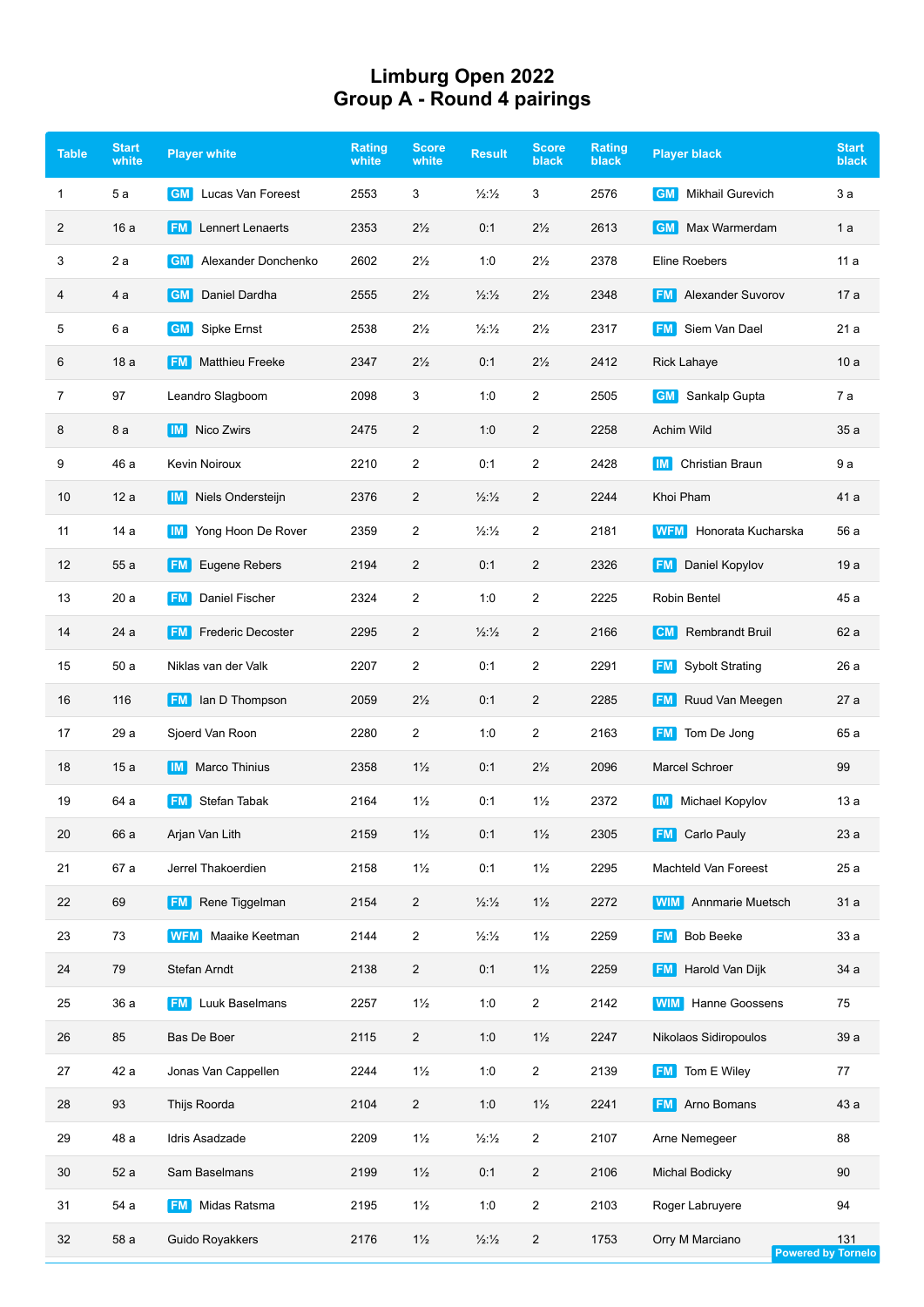| <b>Table</b> | <b>Start</b><br>white | <b>Player white</b>                   | <b>Rating</b><br>white | <b>Score</b><br>white | <b>Result</b>            | <b>Score</b><br>black | Rating<br>black | <b>Player black</b>             | <b>Start</b><br>black |
|--------------|-----------------------|---------------------------------------|------------------------|-----------------------|--------------------------|-----------------------|-----------------|---------------------------------|-----------------------|
| 33           | 130                   | Dylan Achuthan                        | 1967                   | 2                     | $\frac{1}{2}\frac{1}{2}$ | $1\frac{1}{2}$        | 2173            | Bob Jansen                      | 60 a                  |
| 34           | 22 a                  | Onno Elgersma<br><b>FM</b>            | 2312                   | $\mathbf{1}$          | 1:0                      | $\overline{2}$        | 2007            | Frans Helmond                   | 129                   |
| 35           | 28 a                  | <b>Maurice Schippers</b><br><b>FM</b> | 2284                   | 1                     | $\frac{1}{2}\frac{1}{2}$ | $1\frac{1}{2}$        | 2134            | Gert-Michiel De Niet            | 80                    |
| 36           | 30a                   | <b>Klaus Schmitzer</b><br><b>FM</b>   | 2276                   | $\mathbf{1}$          | 1/2:1/2                  | $1\frac{1}{2}$        | 2127            | Peter Doggers                   | 81                    |
| 37           | 38 a                  | Anna Warakomska<br><b>WGM</b>         | 2253                   | $\mathbf{1}$          | 1:0                      | $1\frac{1}{2}$        | 2116            | <b>FM</b> Thomas Henrich        | 84                    |
| 38           | 44 a                  | <b>Tim Grutter</b>                    | 2234                   | $\mathbf{1}$          | $\frac{1}{2}\frac{1}{2}$ | $1\frac{1}{2}$        | 2104            | <b>Thomas Krause</b>            | 92                    |
| 39           | 87                    | Loek Van der Hagen                    | 2109                   | $1\frac{1}{2}$        | $\frac{1}{2}\frac{1}{2}$ | $\mathbf{1}$          | 2209            | Svetlana Sucikova<br><b>WIM</b> | 47 a                  |
| 40           | 95                    | <b>Daniel Diller</b>                  | 2098                   | $1\frac{1}{2}$        | 0:1                      | 1                     | 2199            | Sasa Albers                     | 51a                   |
| 41           | 110                   | Osama Arabi                           | 2080                   | $1\frac{1}{2}$        | 0:1                      | 1                     | 2199            | Joachim Duncker                 | 53 a                  |
| 42           | 124                   | Peter Hoekstra                        | 2031                   | $1\frac{1}{2}$        | 0:1                      | $\mathbf{1}$          | 2176            | Daniel Elias Ochs               | 57 a                  |
| 43           | 59 a                  | Martin Ahn<br><b>FM</b>               | 2175                   | $\mathbf{1}$          | $\frac{1}{2}\frac{1}{2}$ | $1\frac{1}{2}$        | 2097            | Hans Hoornstra                  | 98                    |
| 44           | 61 a                  | John Cornelisse                       | 2167                   | $\mathbf{1}$          | 1:0                      | $1\frac{1}{2}$        | 2091            | Niels Mijnster                  | 103                   |
| 45           | 128                   | Wout Verboven                         | 2008                   | $1\frac{1}{2}$        | $+:-$                    | $\mathbf{1}$          | 2165            | Nils Patrick Czybik             | 63 a                  |
| 46           | 68                    | <b>Florian Stricker</b>               | 2155                   | $1\frac{1}{2}$        | $\frac{1}{2}\frac{1}{2}$ | $1\frac{1}{2}$        | 2084            | Daan Noordenbos                 | 108                   |
| 47           | 72                    | Enrico Follesa                        | 2145                   | $1\frac{1}{2}$        | 0:1                      | $1\frac{1}{2}$        | 2056            | Tom Bus                         | 117                   |
| 48           | 74                    | Andreas Basilius Gikas                | 2144                   | $1\frac{1}{2}$        | 0:1                      | $1\frac{1}{2}$        | 2019            | William Gijsen                  | 127                   |
| 49           | 112                   | <b>Erwin Kalle</b>                    | 2070                   | $\mathbf{1}$          | $\frac{1}{2}\frac{1}{2}$ | $\frac{1}{2}$         | 2255            | Masha Klinova<br><b>IM</b>      | 37 a                  |
| 50           | 40 a                  | <b>FM</b><br>Johannes Dorst           | 2246                   | $\frac{1}{2}$         | 1:0                      | $\mathbf{1}$          | 2092            | Olaf Steffens<br><b>FM</b>      | 102                   |
| 51           | 49 a                  | Henk-Jan Visser<br><b>CM</b>          | 2208                   | $\frac{1}{2}$         | 1:0                      | 1                     | 2085            | Job Emans                       | 106                   |
| 52           | 76                    | Cesar Becx<br><b>FM</b>               | 2139                   | $\mathbf{1}$          | 0:1                      | $\mathbf{1}$          | 2083            | Nagib Dahdah                    | 109                   |
| 53           | 120                   | Tom Van De Perre                      | 2050                   | 1                     | $\frac{1}{2}\frac{1}{2}$ | $\mathbf{1}$          | 2139            | Marius Gramb                    | 78                    |
| 54           | 82                    | Stephen Kutzner                       | 2122                   | $\mathbf{1}$          | 0:1                      | $\mathbf{1}$          | 2055            | Arnaud Aglave                   | 118                   |
| 55           | 86                    | <b>FM</b> Jan Roebers                 | 2109                   | $\mathbf{1}$          | 1:0                      | $\mathbf{1}$          | 2060            | Mirko Dahlbeck                  | 115                   |
| 56           | 89                    | Jos Vlaming                           | 2107                   | $\mathbf{1}$          | 0:1                      | $\mathbf{1}$          | 2050            | Yaroslav Turbin                 | 119                   |
| 57           | 91                    | Jochem Mullink                        | 2105                   | $\mathbf{1}$          | $\frac{1}{2}\frac{1}{2}$ | $\mathbf{1}$          | 2048            | <b>Eduard Coenen</b>            | 121                   |
| 58           | 100                   | Selman Ercan                          | 2094                   | $\mathbf{1}$          | 1:0                      | $\mathbf{1}$          | 2048            | Wolfgang Scholzen               | 122                   |
| 59           | 32 a                  | <b>Emile Boucquet</b><br><b>CM</b>    | 2270                   | 0                     | 1:0                      | $\frac{1}{2}$         | 2073            | Ansgar Carlier                  | 111                   |
| 60           | 71                    | Wim Heemskerk<br><b>FM</b>            | 2151                   | $\frac{1}{2}$         | 1:0                      | $\frac{1}{2}$         | 2064            | Peter Oppitz<br><b>CM</b>       | 113                   |
| 61           | 126                   | Gino De Mon                           | 2023                   | $\frac{1}{2}$         | $\frac{1}{2}\frac{1}{2}$ | $\frac{1}{2}$         | 2120            | Martin Villwock                 | 83                    |
| 62           | 107                   | Till Engemann                         | 2084                   | $\frac{1}{2}$         | 1:0                      | $\frac{1}{2}$         | 2026            | Sierk Kanis                     | 125                   |
| 63           | 70                    | Borna Mohammadi Nia                   | 2153                   | 0                     | 1:                       |                       |                 | <b>BYE</b>                      |                       |
| 64           | 123                   | Jan Hellenberg                        | 2033                   | $\frac{1}{2}$         | $=$ :                    |                       |                 | <b>BYE</b>                      |                       |
| 65           | 96                    | Timo Koffeman                         | 2098                   | 1                     | $=$ :                    |                       |                 | <b>BYE</b>                      |                       |
| 66           | 105                   | Ardjan Langedijk                      | 2088                   | 0                     | $=$ :                    |                       |                 | <b>BYE</b>                      |                       |